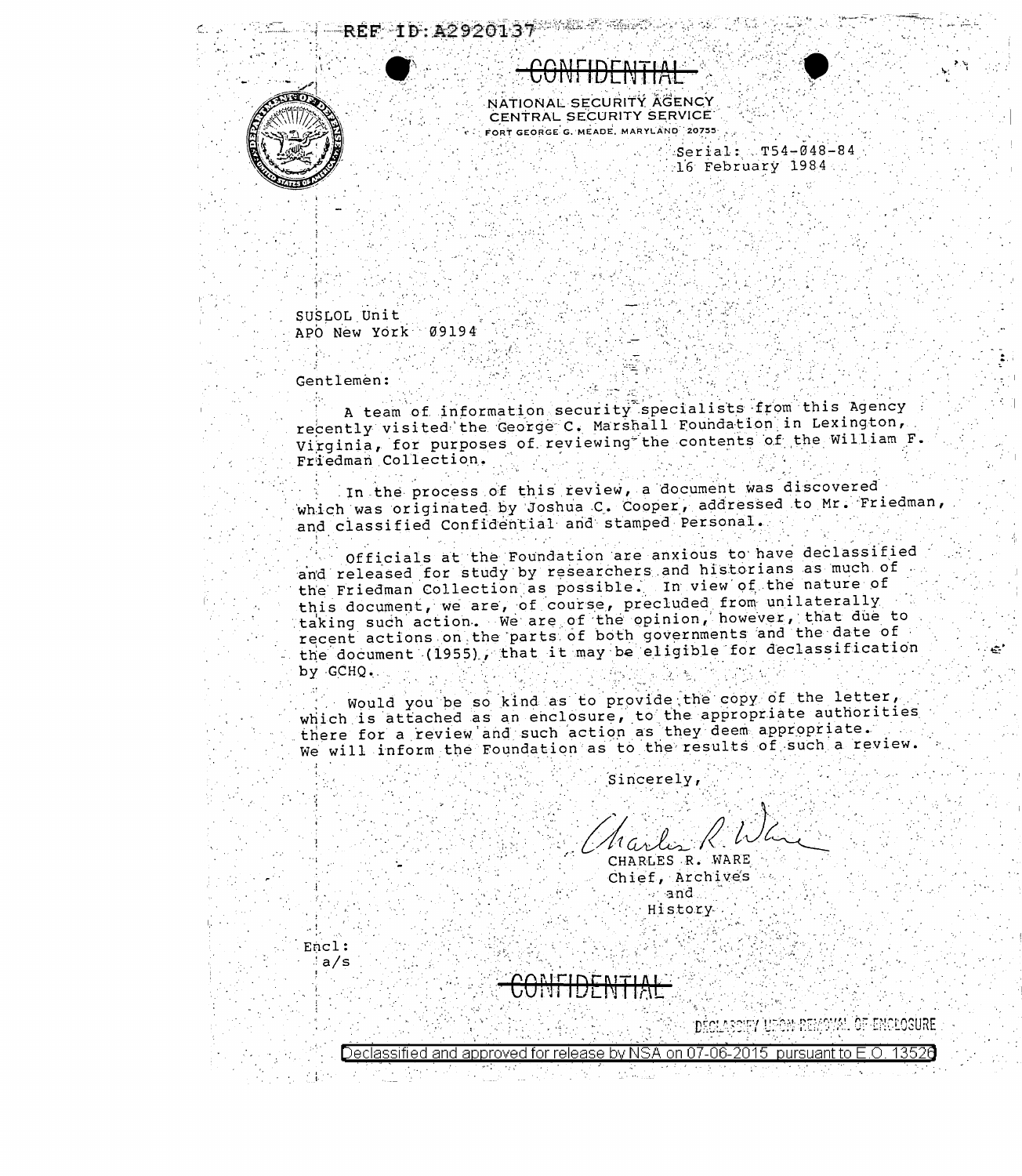$Serial:$   $T54-048-84$ 

T

| $C$ : | $Q43$ (W/Encl)      |             |
|-------|---------------------|-------------|
|       | GC (Attn:           | $-(W/Enc1)$ |
|       | UKLO-1 $(W/Enc1)$   |             |
|       | T541 (Less Encl)    |             |
|       | $T5413$ (Less Encl) |             |

REF ID: A2920137

M/R: An NSA team composed of Messrs. M. Levin of Q43, R. Fisher,<br>T5413, and of the General Counsel's Office visited the<br>Foundation from 7-10 February. The GCHQ document was discovered<br>in the collection of material presente Mr. Eriedman after termination of his association with NSA. Extant letter requests SUSLOL CHELT to provide the document to GCHO for declassification review. 2008 **主义**的人 医心室病院 医皮

PL 86-36/50 USC 3605

R.G. Fisher/T5413/972-2268/16 Feb 84/nl Dag.

 $\Delta$   $\rightarrow$ 

 $f$ <u>or</u>